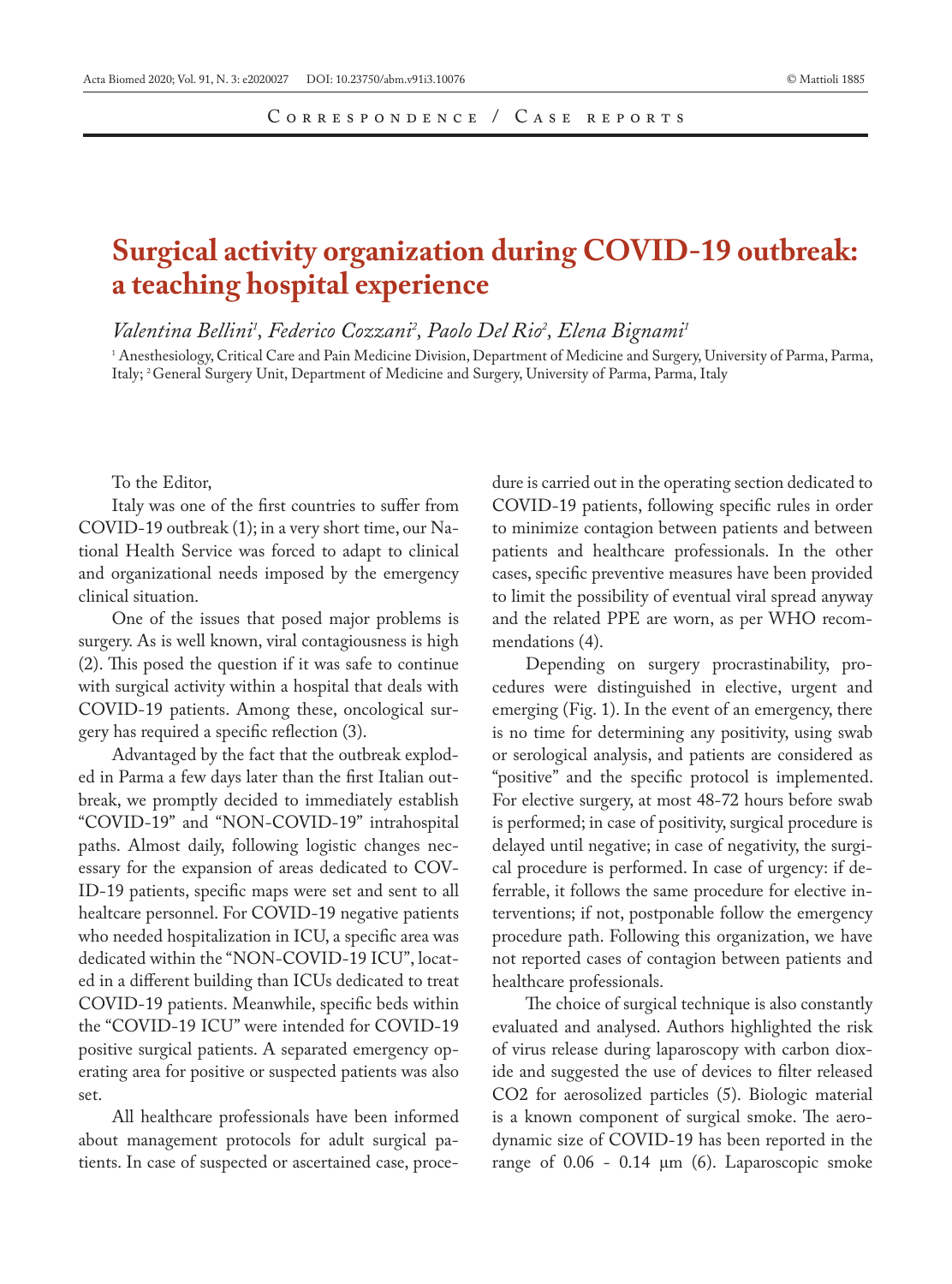

**Figure 1.** Flow chart of the organization of the surgical activity according to the degree of priority

evacuation systems with appropriate filters may reduce the risk associated with surgical smoke exposure, but the complete elimination of risk is practically unrealistic. In absence of smoke extraction devices, the use of laparoscopy must be carefully evaluated due to the potentially infected aerosols formation. Only in selected cases, in which laparoscopy strongly reduces patient mortality or morbidity risk, laparoscopy remains allowed with the necessary precautions (pneumoperitoneum at the lowest possible pressures, careful trocars extraction, minimum electrocautery use set at minimum power possible) (5).

This organization has involved great efforts both by Health Authorities and by all healthcare operators involved; however, it allow our hospital to be the only one in the area still able to guarantee patients safe access to surgical treatment.

We hope our experience, characterized by the ear-

ly creation of separate paths, to be a possible example for other structures that are or will be facing such a clinical situation.

## **Authors' contributions**

VB: substantial contribution to conception, drafting the article, final approval of the version to be published, agreement to be accountable for all aspects of the work

FC: substantial contribution to conception, drafting the article, final approval of the version to be published, agreement to be accountable for all aspects of the work

PDR: substantial contribution to conception, revising the articleit critically for important intellectual content, final approval of the version to be published, agreement to be accountable for all aspects of the work

EB: substantial contribution to conception, revising the articleit critically for important intellectual content, final approval of the version to be published, agreement to be accountable for all aspects of the work

**Conflict of interest:** Each author declares that he or she has no commercial associations (e.g. consultancies, stock ownership, equity interest, patent/licensing arrangement etc.) that might pose a conflict of interest in connection with the submitted article